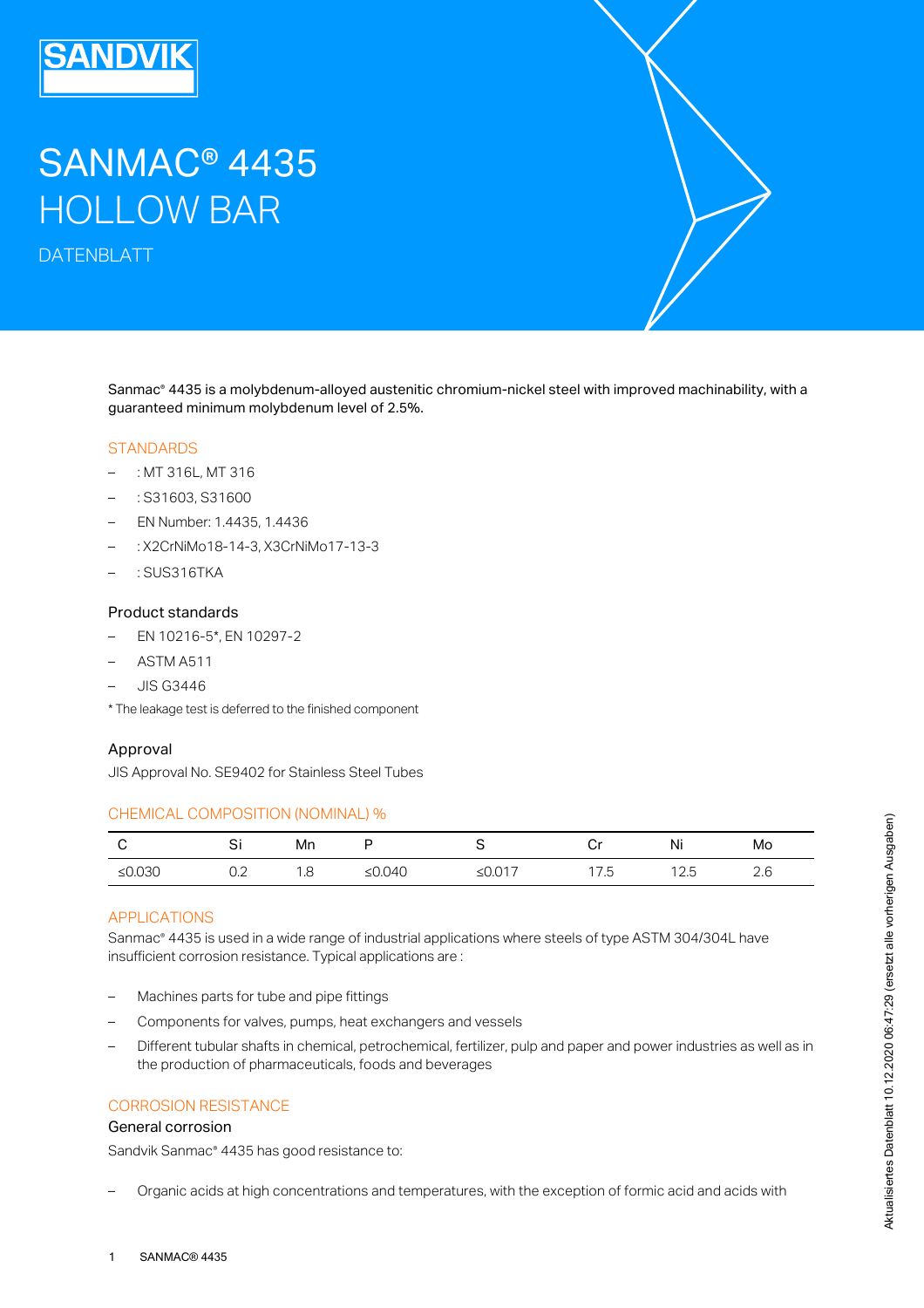corrosive contaminants

- Inorganic acids, e.g. phosphoric acid, at moderate concentrations and temperatures, and sulfuric acid below 20% at moderate temperatures. The steel can also be used in sulfuric acid of concentrations above 90% at low temperature. –
- E.g. sulfates, sulfides and sulfites
- Caustic environments

#### Intergranular corrosion

Sandvik Sanmac® 4435 has a low carbon content and therefore better resistance to intergranular corrosion than other steels of type ASTM 316.

#### Pitting and crevice corrosion

Resistance to these types of corrosion improves with molybdenum content. Sandvik 4435, containing approximately 2.6% molybdenum, has substantially higher resistance to attack than steels of type AISI 304 and also better resistance than ordinary ASTM 316/316L steels with 2.1% molybdenum.

#### Stress corrosion cracking

Austenitic steels are susceptible to stress corrosion cracking. This may occur at temperatures above about 60°C (140°F) if the steel is subjected to tensile stresses and at the same time comes into contact with certain solutions, particularly those containing chlorides. In applications demanding high resistance to stress corrosion cracking, the austenitic-ferritic steels Sandvik SAF 2304°, Sandvik 10RE51 or Sandvik Sanmac° SAF 2205 have higher resistance to stress corrosion cracking than 4435.

#### Gas corrosion

Sandvik Sanmac 4435 can be used in:

- Air up to 850°C (1560°)
- Steam up to 750°C (1380°F)

Creep behavior should also be taken into account when using the steel in the creep range .In flue gases containing sulphur, the corrosion resistance is reduced. In such environments Sanmac® 4435 can be used at temperatures up to 600-750°C (1110-1380°F) depending on service conditions.

Factors to consider are whether the atmosphere is oxidizing or reducing, i.e. the oxygen content, and whether impurities such as sodium and vanadium are present.

#### FORMS OF SUPPLY

#### Hollow bar-Finishes, dimensions and tolerances

Hollow bar Sanmac® 4435 is stocked in a large number of sizes up to 250 mm outside diameter in the solutionannealed and white-pickled condition. See catalogue S-110-ENG, S-029-ENG or S-02909-ENG.

Dimensions are given as outside and inside diameter with guaranteed component sizes after machining for OD<2.5 x OD.

Outside diameter +2 / -0 %, but minimum +1 / -0 mm Inside diameter +0 / -2 %, but minimum +0 / -1 mm Straightness +/-1.5mm/m Better tolerances can be supplied to special order.

#### Other forms of supply

#### Bar

Steel with improved machinability, Sanmac®, is also available in round bar and billet.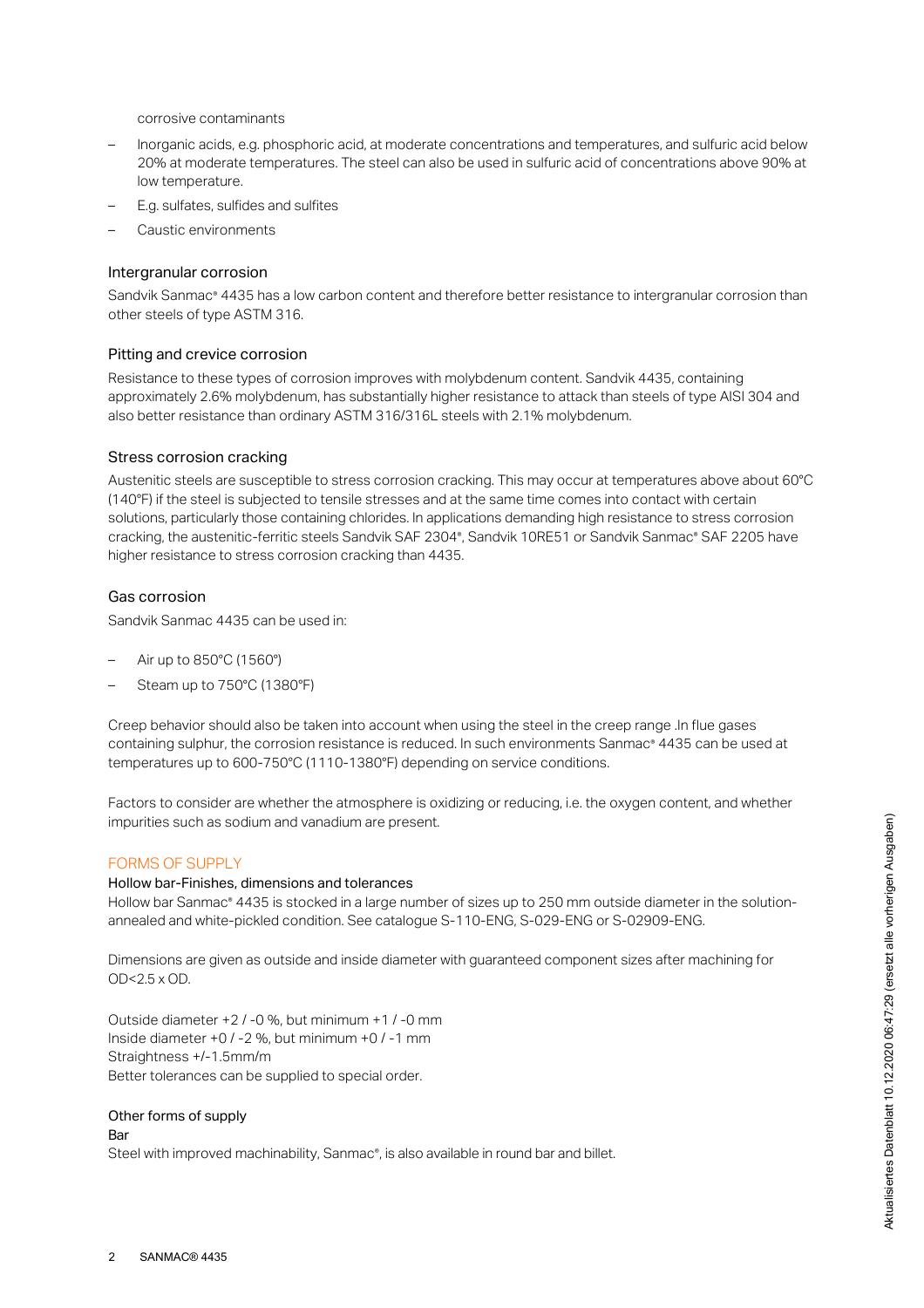# HEAT TREATMENT

Hollow bar is delivered in heat treated condition.

If further heat treatment is needed after further processing the following is recommended:

#### Stress relieving

850-950°C (1560-1740°F)

#### Solution annealing

1000-1100°C (1830-2010°F), rapid cooling in air or water.

#### MECHANICAL PROPERTIES

For hollow bar with wall thickness greater than 10 mm (0.4 in.) the proof strength may fall short of the stated values by approximately 10 MPa (1.4 ksi).

# At 20°C (68°F)

Metric units

| Proof strength               |              | Tensile strength | Elong.    |           | <b>Hardness</b> |
|------------------------------|--------------|------------------|-----------|-----------|-----------------|
| $R_{\text{D}0.2}^{\text{a}}$ | $R_{D1,0}$ a | $R_{m}$          | Ab        | A2"       | <b>HRB</b>      |
| MPa                          | MPa          | MPa              | %         | %         |                 |
| $\geq$ 220                   | $\geq$ 250   | 515-690          | $\geq 45$ | $\geq$ 35 | ≤90             |

Imperial units

| Proof strength |              | Tensile strength | Elong.    |           | <b>Hardness</b> |
|----------------|--------------|------------------|-----------|-----------|-----------------|
| $R_{p0.2a}$    | $R_{D1,0}$ a | $R_{m}$          | Ab        | A2"       | <b>HRB</b>      |
| ksi            | ksi          | ksi              | %         | %         |                 |
| $\geq$ 32      | $\geq 36$    | 75-100           | $\geq 45$ | $\geq$ 35 | ≤90             |

1 MPa = 1 N/mm 2

a)  $R_{p0.2}$  and  $R_{p1.0}$  correspond to 0.2% offset and 1.0% offset yield strength, respectively.

b) Based on L $_{\rm O}$  = 5.65 OS $_{\rm O}$  where L $_{\rm O}$  is the original gauge length and S $_{\rm O}$  the original cross-section area.

## Impact strength

#### At high temperatures

| Impact strength<br>Due to its austenitic micro structure, Sandvik Sanmac <sup>®</sup> 4435 has very good impact strength both at room<br>temperature and at cryogenic temperatures.                                                 |                |       |  |  |  |  |
|-------------------------------------------------------------------------------------------------------------------------------------------------------------------------------------------------------------------------------------|----------------|-------|--|--|--|--|
| Tests have demonstrated that the steel fulfils the requirements according to the European standards EN 13445-<br>2 (UFPV-2) ( (min. 60 J (44 ft-lb) at -270 °C (-455 °F) and EN 10216-5 (min. 60 J (44 ft-lb) at -196 °C (-320 °F). |                |       |  |  |  |  |
| At high temperatures                                                                                                                                                                                                                |                |       |  |  |  |  |
| Temperature                                                                                                                                                                                                                         | Proof strength |       |  |  |  |  |
| °C                                                                                                                                                                                                                                  | $R_{p0.2}$     | Rp1.0 |  |  |  |  |
|                                                                                                                                                                                                                                     | MPa            | MPa   |  |  |  |  |
|                                                                                                                                                                                                                                     | min.           | min.  |  |  |  |  |
| 50                                                                                                                                                                                                                                  | 200            | 230   |  |  |  |  |
| 100                                                                                                                                                                                                                                 | 180            | 215   |  |  |  |  |
| 150                                                                                                                                                                                                                                 | 165            | 195   |  |  |  |  |
| 200                                                                                                                                                                                                                                 | 150            | 180   |  |  |  |  |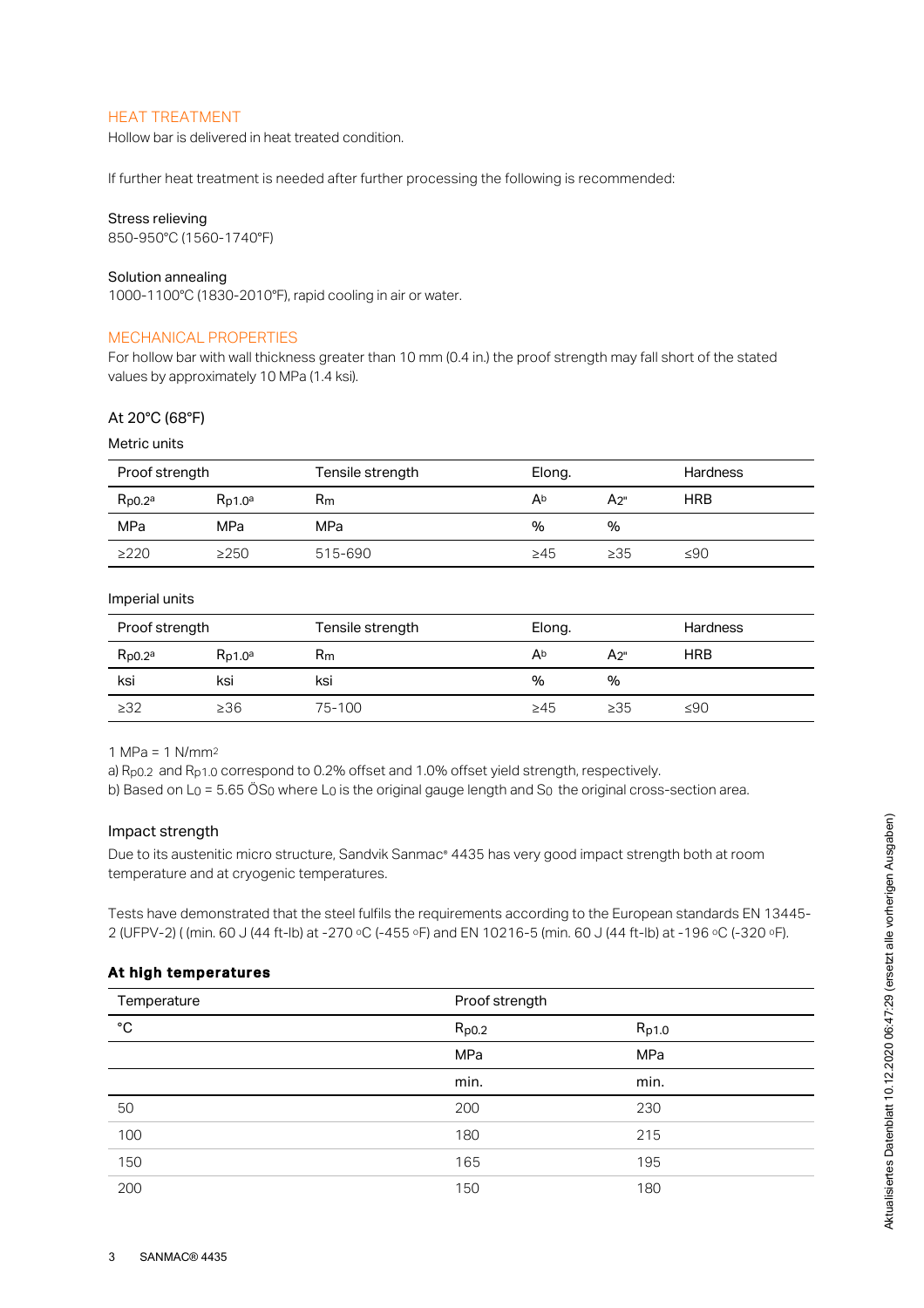# At high temperatures

| Temperature  | Proof strength |       |
|--------------|----------------|-------|
| $^{\circ}$ C | $R_{p0.2}$     | Rp1.0 |
|              | MPa            | MPa   |
|              | min.           | min.  |
| 250          | 140            | 170   |
| 300          | 135            | 160   |
| 350          | 130            | 155   |
| 400          | 125            | 150   |
| 450          | 120            | 145   |
| 500          | 120            | 145   |
| 550          | 115            | 140   |
| 600          | 110            | 135   |

# Imperial units

| Temperature | Proof strength |       |
|-------------|----------------|-------|
| °F          | $R_{p0.2}$     | Rp1.0 |
|             | ksi            | ksi   |
|             | min.           | min.  |
| 200         | 26             | 31    |
| 400         | 21             | 26    |
| 600         | 19             | 23    |
| 800         | 18             | 21    |
| 1000        | 17             | 20    |

# PHYSICAL PROPERTIES

Density: 8.0 g/cm<sup>3</sup>, 0.29 lb/in<sup>3</sup>

# Thermal conductivity

| Temperature, °C | W/m °C | Temperature, °F | Btu/ft h °F |
|-----------------|--------|-----------------|-------------|
| 20              | 14     | 68              | 8           |
| 100             | 15     | 200             | 8.5         |
| 200             | 17     | 400             | 10          |
| 300             | 18     | 600             | 10.5        |
| 400             | 20     | 800             | 11.5        |
| 500             | 21     | 1000            | 12.5        |
| 600             | 23     | 1100            | 13          |

# Specific heat capacity

| Temperature, °C | J/kg °C | Temperature, °F | Btu/lb °F       |
|-----------------|---------|-----------------|-----------------|
| 2C              | 485     | 68              | $0.1^{\degree}$ |
| 100             | 500     | 200             | 0.12            |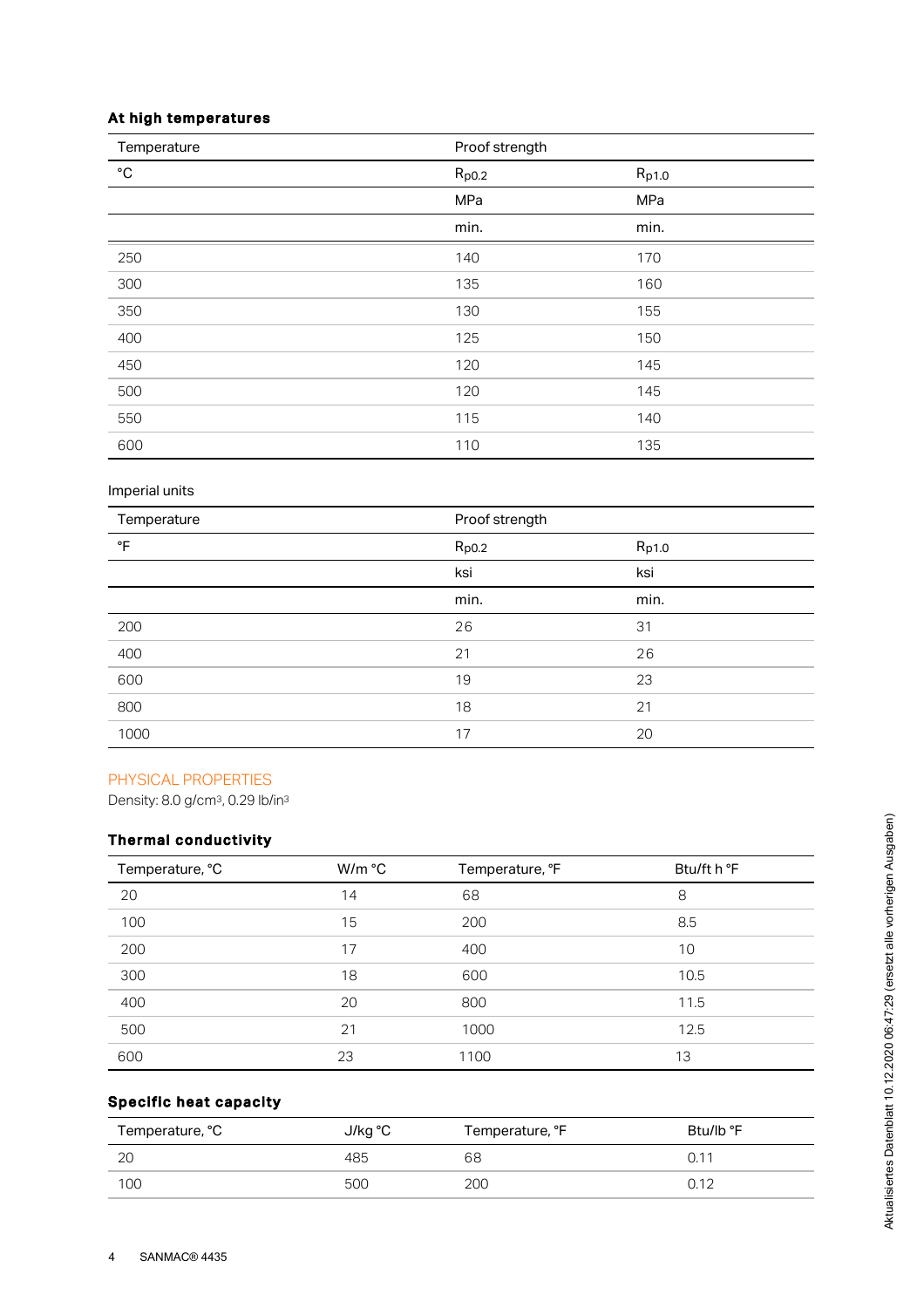# Specific heat capacity

| Temperature, °C | J/kg °C | Temperature, °F | Btu/lb °F |
|-----------------|---------|-----------------|-----------|
| 200             | 515     | 400             | 0.12      |
| 300             | 525     | 600             | 0.13      |
| 400             | 540     | 800             | 0.13      |
| 500             | 555     | 1000            | 0.13      |
| 600             | 575     | 1100            | 0.14      |

# Thermal expansion, mean values in temperature ranges (x10-6)

| Temperature, °C | Per °C | Temperature, °F | Per °F |
|-----------------|--------|-----------------|--------|
| 30-100          | 16.5   | 86-200          | 9.5    |
| 30-200          | 17     | 86-400          | 9.5    |
| 30-300          | 17.5   | 86-600          | 10     |
| 30-400          | 18     | 86-800          | 10     |
| 30-500          | 18     | 86-1000         | 10     |
| 30-600          | 18.5   | 86-1200         | 10.5   |
| 30-700          | 18.5   | 86-1400         | 10.5   |

# Modulus of elasticity, (x103)

| Temperature, °C | <b>MPa</b> | Temperature, °F | ksi  |
|-----------------|------------|-----------------|------|
| 20              | 200        | 68              | 29.0 |
| 100             | 194        | 200             | 28.2 |
| 200             | 186        | 400             | 26.9 |
| 300             | 179        | 600             | 25.8 |
| 400             | 172        | 800             | 24.7 |
| 500             | 165        | 1000            | 23.5 |

# WELDING

The weldability of Sanmac® 4435 is good. Suitable methods of fusion welding are manual metal-arc welding (MMA/SMAW) and gas-shielded arc welding, with the TIG/GTAW method as first choice.

Due to this material is alloyed in such a way that it shall have good machinability there can be a higher amount of surface oxides on the welded beads compared to standard 316L steels. This may lead to arc instability during TIG/GTAW welding, especially welding without filer material. However, the welding behavior of this material is the same as for standard 316L steels when welding with filler material.

For Sanmac® 4435, heat input of <2.0 kJ/mm and interpass temperature of <150°C (300°F) are recommended. Preheating and post-weld heat treatment are normally not necessary.

# Recommended filler metals

TIG/GTAW or MIG/GMAW welding

ISO 14343 S 19 12 3 L / AWS A5.9 ER316L (e.g. Exaton 19.12.3.L)

MMA/SMAW welding